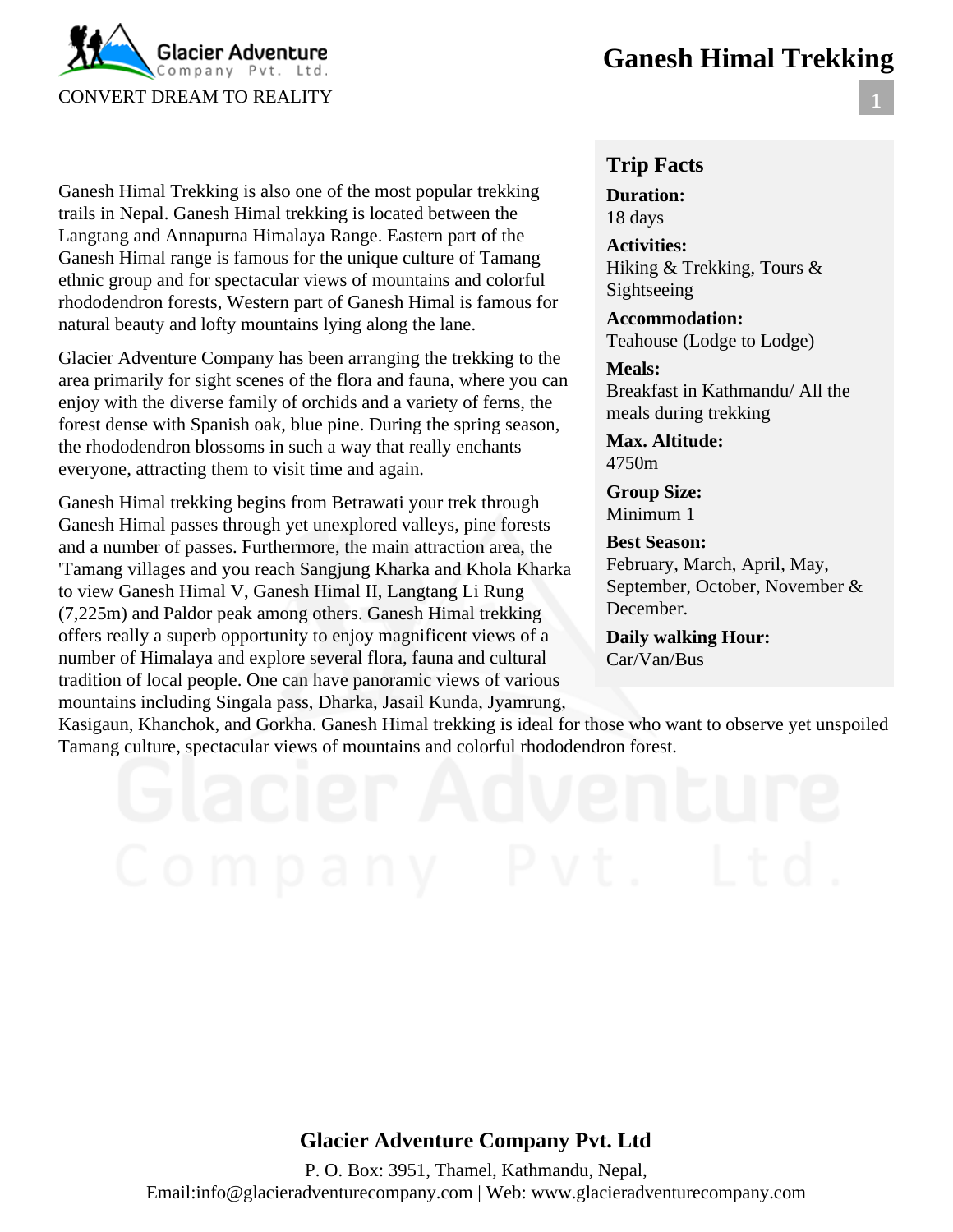

### **2**

# **Day to Day Itinerary**

- **Day 1:Arrival in Kathmandu**
- **Day 2:Kathmandu sightseeing**
- **Day 3:Kathmandu to Betrawati to Chapdanda (1220m)**
- **Day 4:Chapdanda to Bhalche (2020m)**
- **Day 5:Bhalche to Gonga (2800m)**
- **Day 6:Kharka to Rupchet (3720m)**
- **Day 7:Acclimatization day! and hiking around the valley**
- **Day 8:Rupchet to Singla Bhanjyang (4750m) to Phedi (3545m)**
- **Day 9:Phedi to Pansang Bhanjyang (4000m)**
- **Day 10:Bhanjyang to Tipling (2500m)**
- **Day 11:Tipling to Sertung(2050m)**
- **Day 12:Sertung to Sapchet (1500m)**
- **Day 13:Sapchet to Darkha (1250m)**
- **Day 14:Darka to Lapang( 1000m)**
- **Day 15:Lapang to Khahare (900m)**
- **Day 16:Khahare to Arughat (700m)**
- **Day 17:Arught to Kathmandu**

#### **Day 18:Departure day**

We dropped you to the international airport for your departure flight to your onward destinations. Glacier Adventure Company wish you a wonderful Himalayan adventure in Nepal.

### **Glacier Adventure Company Pvt. Ltd**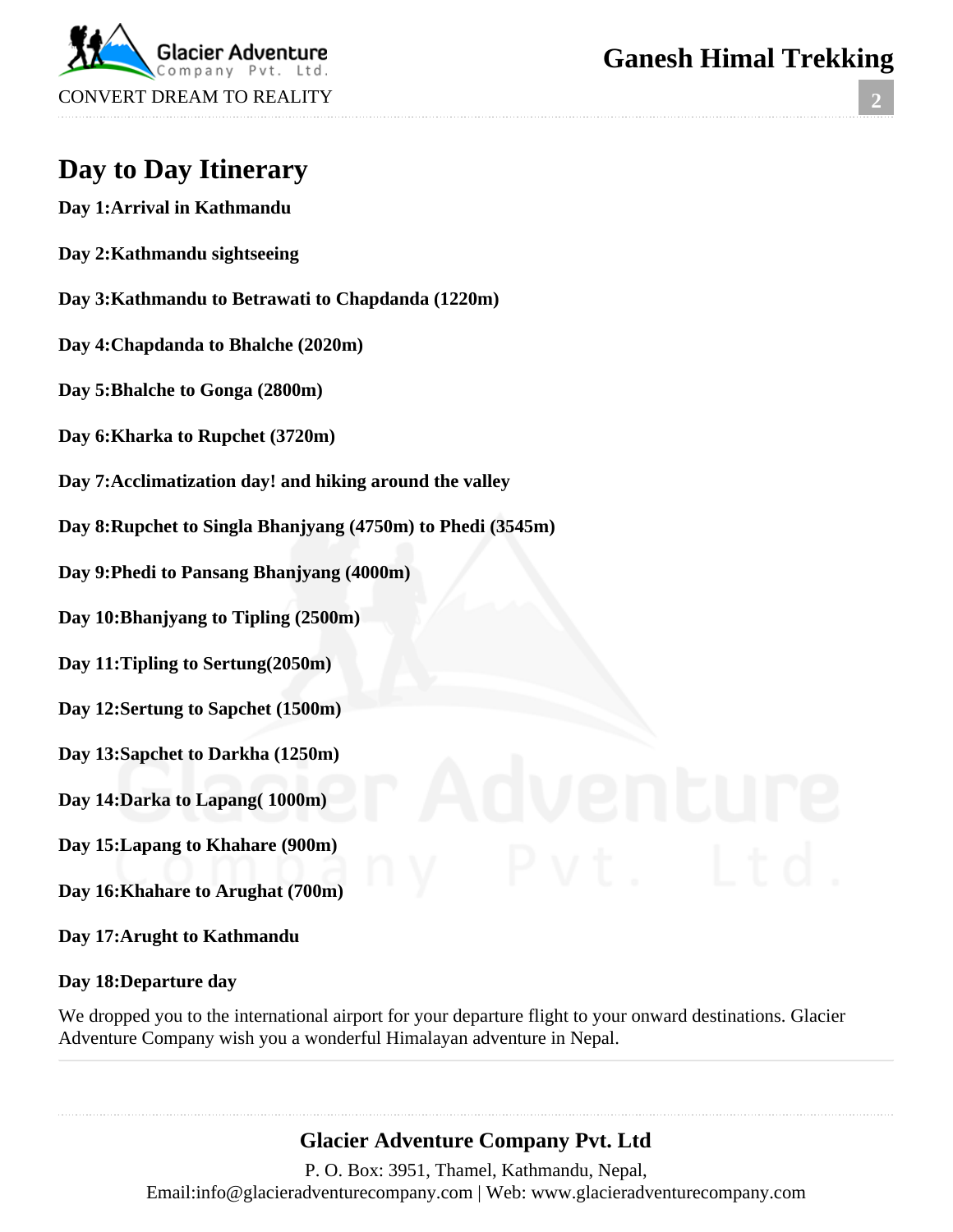# **Ganesh Himal Trekking**

**3**



This above Itinerary is a guideline and a standard pattern of what we provide. Our trips can be customized in your interest to accommodate your specific requirements. We also arrange Ganesh Himal trekking without sightseeing and hotel arrangements.

NOTE: During the trips, weather conditions, local politics, transportation or multiple other factors. They are beyond our control, can changes itinerary. However, Unlikely that itinerary would be substantially altered, if necessary, Group leader will decide the best alternative, they considering the best one of the whole group. Where a change does occur, we do everything best. we minimize its special effects but we cannot be responsible for the results of delays.

# **Trip Cost Includes**

- Airport / Hotel / Airport pick up  $\&$  drop by private car / van / bus.
- Standard twin sharing accommodation in two/three star hotel in Kathmandu breakfast included. (3 nights)
- Wel-come and fair well dinner.
- All accommodation and meals during the trek
- A full day sightseeing tour in Kathmandu valley including tour guide and Entrance fees
- Government licensed experienced English speaking Guide. Two people one porter. 4 people 1 Sherpa.
- The required number of local staff and Porters to carry your luggage during the trek.
- Food, accommodation, salary, insurance, equipment and medicine for all staff.
- **Langtang national Park permits/TIMS.**
- Down Jacket and sleeping bag (which needs to be returned after the trek.)
- Free duffle Bag/T- shirt/trekking map
- Surface transfer from and to Kathmandu
- All our government taxes.
- **Official expense.**

# **Trip Cost Excludes**

## **Glacier Adventure Company Pvt. Ltd**